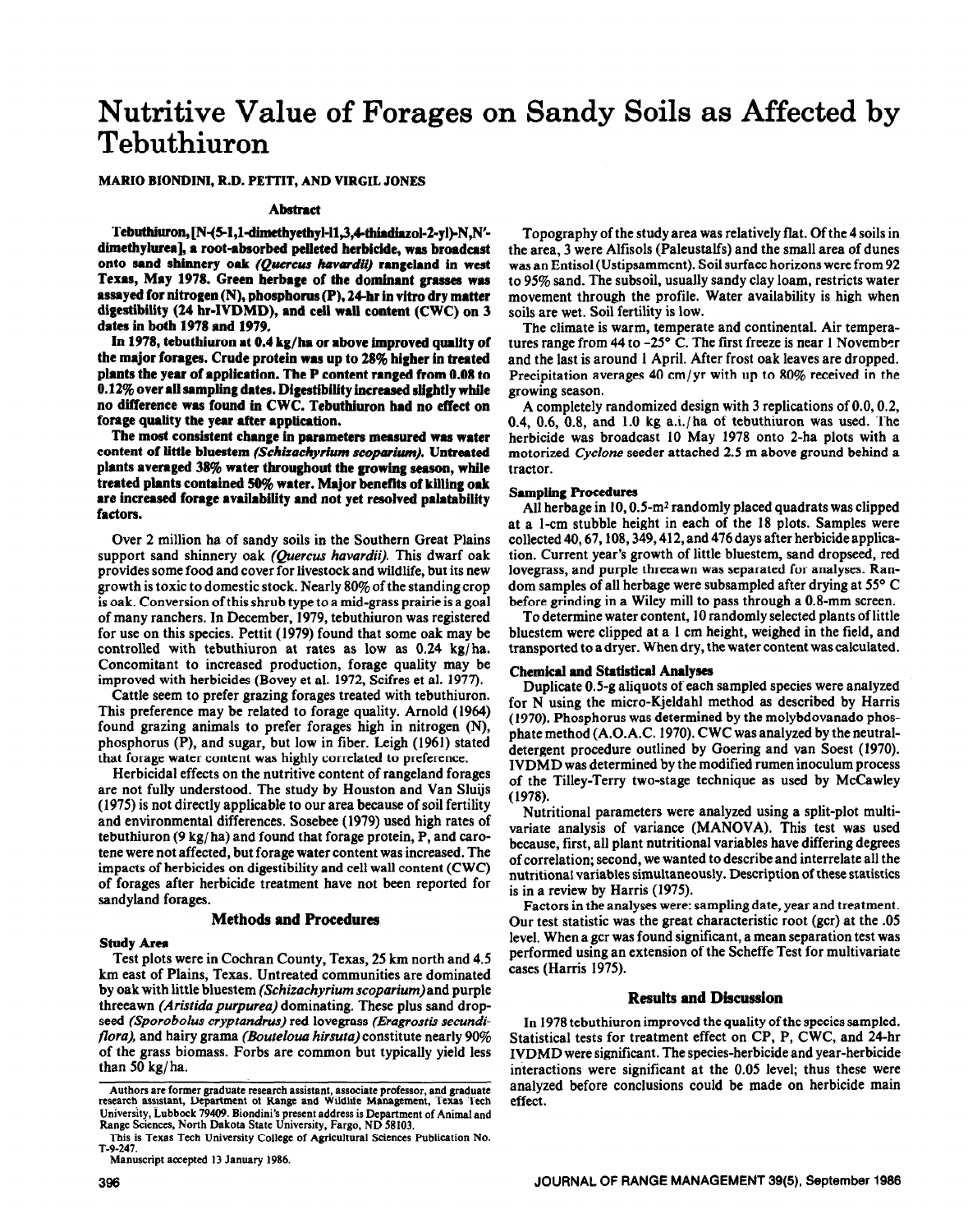#### **Species-Herbicide Interaction Year-Herbicide Interaction**

Treatment mean separation of the 4 dependent variables, when grouped, showed no difference between treatments for little bluestem (Table 1). Eigen vectors associated with the gcr (importance of relationship) showed the most important variable studied to be *P.* Of lesser importance was 24 hr-IVDMD, CP, and CWC.

#### Table **1. Averaged nutritive content of four important grasses harvested**  from sandy soils in west **Texas as affected** by tebuthiuron.

| Tebuthiuron<br>Rate (kg/ha) | Crude                | Protein Phosphorus | Cell Wall<br>Content | $24-Hr$<br><b>IVDMD</b> | Mean<br>Separation <sup>1</sup> |  |  |  |  |
|-----------------------------|----------------------|--------------------|----------------------|-------------------------|---------------------------------|--|--|--|--|
|                             |                      |                    |                      |                         |                                 |  |  |  |  |
|                             | %<br>Little Bluestem |                    |                      |                         |                                 |  |  |  |  |
| 0.0                         | 6.3                  | .08                | 71.2                 | 22                      | a                               |  |  |  |  |
| 0.2                         | 7.3                  | .09                | 69.3                 | 21                      | a                               |  |  |  |  |
| 0.4                         | 7.1                  | .09                | 70.3                 | 25                      | a                               |  |  |  |  |
| 0.6                         | 6.6                  | .08                | 70.6                 | 26                      | a                               |  |  |  |  |
| 0.8                         | 7.3                  | .09                | 68.5                 | 26                      | a                               |  |  |  |  |
| 1.0                         | 7.5                  | .10                | 69.8                 | 28                      | a                               |  |  |  |  |
|                             | Purple Threeawn      |                    |                      |                         |                                 |  |  |  |  |
| 0.0                         | 6.3                  | .08                | 75.0                 | 25                      | a                               |  |  |  |  |
| 0.2                         | 7.5                  | .09                | 74.6                 | 23                      | a                               |  |  |  |  |
| 0.4                         | 7.2                  | .08                | 74.9                 | 26                      | a                               |  |  |  |  |
| 0.6                         | 7.5                  | .08                | 72.0                 | 27                      | a                               |  |  |  |  |
| 0.8                         | 7.7                  | .09                | 71.8                 | 28                      | b                               |  |  |  |  |
| 1.0                         | 7.7                  | .09                | 72.5                 | 32                      | b                               |  |  |  |  |
|                             | Red Lovegrass        |                    |                      |                         |                                 |  |  |  |  |
| 0.0                         | 7.1                  | .08                | 67.7                 | 25                      | a                               |  |  |  |  |
| 0.2                         | 8.2                  | .09                | 67.2                 | 25                      | a                               |  |  |  |  |
| 0.4                         | 8.2                  | .09                | 68.0                 | 26                      | a                               |  |  |  |  |
| 0.6                         | 8.7                  | .10                | 69.3                 | 29                      | b                               |  |  |  |  |
| 0.8                         | 9.1                  | .11                | 68.2                 | 28                      | b                               |  |  |  |  |
| 1.0                         | 9.1                  | .10                | 68.5                 | 31                      | b                               |  |  |  |  |
|                             | Sand Dropseed        |                    |                      |                         |                                 |  |  |  |  |
| 0.0                         | 8.6                  | .11                | 72.4                 | 31                      | a                               |  |  |  |  |
| 0.2                         | 9.1                  | .12                | 70.7                 | 30                      | a                               |  |  |  |  |
| 0.4                         | 9.2                  | .11                | 72.6                 | 32                      | a                               |  |  |  |  |
| 0.6                         | 9.5                  | .12                | 71.8                 | 32                      | a                               |  |  |  |  |
| 0.8                         | 9.7                  | .12                | 70.8                 | 33                      | a                               |  |  |  |  |
| 1.0                         | 10.0                 | .12                | 71.5                 | 35                      | a                               |  |  |  |  |

**'Treatments within species followed by the same letters are not different at the 5% level (Scheffe contrast method for multi-variate analysis).** 

Nutritive value of purple threeawn was similar at the 0.8 and 1.0 kg/ ha rates. As herbicide rate increased, quality improved, but no difference was found at rates of 0.6 kg/ ha or lower. Eigen vector values indicated *P* and 24 hr-IVDMD to be the primary parameters causing these differences.

Red lovegrass quality was improved at rates over 0.4 kg/ ha. The CP was of greater importance in affecting quality than was *P.* The 24 hr-IVDMD was second in importance while CWC was of least importance. Averaged over sampling dates, CP in lovegrass was up to 28% higher in treated than untreated plants.

Sand dropseed quality was not affected by tebuthiuron rates; however, there was a trend towards slightly higher quality.

Specific modes of tebuthiuron activity in these grasses are not known. Two hypotheses in regards to protein synthesis and N uptake have been suggested: one emphasized alterations in the DNA-RNAcomplex (Moreland et al. 1969, Malhotra and Hanson 1970); the other suggested modifications in the carbohydrateprotein enzyme system (Tweedy and Ries 1967, Wu et al. 1971). Generally plants most susceptible to herbicide damage show the highest increase in N. In this research little bluestem at the 1.0 kg rate only had temporary chlorotic effects in 1978; other grasses did not.

In 1978 quality parameters were increased by herbicide treatment (Table 2). Grasses treated at the 0.8 and 1 .O kg/ ha rates were higher in quality than untreated grasses. At 0.4 and 0.6 kg/ha of tebuthiuron, quality was lower but significantly higher than in 0.2

#### Table 2. Averaged nutritive value of four dominant grasses on sandy soils **in west** Texas **after treatment with tebuthiuron.**

| Year | Tebuthiuron<br>Rate $(kg/ha)$ | Crude<br>Protein | Phos-<br>phorus | Cell Wall | $24-Hr$ | Mean<br>Content IVDMD Separation |
|------|-------------------------------|------------------|-----------------|-----------|---------|----------------------------------|
|      | 0.0                           | 7.2              | .09             | 72.0      | 27      | a <sup>1</sup>                   |
|      | 0.2                           | 8.3              | .10             | 70.6      | 25      | a                                |
|      | 0.4                           | 8.2              | .10             | 71.6      | 28      | Ъ                                |
| 1978 | 0.6                           | 8.3              | .10             | 71.3      | 29      | b                                |
|      | 0.8                           | 8.9              | .11             | 70.6      | 28      | c                                |
|      | 1.0                           | 10.0             | .12             | 70.9      | 32      | c                                |
|      | 0.0                           | 6.9              | .08             | 71.0      | 25      | a                                |
| 1979 | 0.2                           | 7.9              | .09             | 70.3      | 26      | a                                |
|      | 0.4                           | 7.6              | .09             | 71.3      | 27      | a                                |
|      | 0.6                           | 7.9              | .09             | 70.6      | 29      | a                                |
|      | 0.8                           | 8.0              | .09             | 69.2      | 29      | a                                |
|      | 1.0                           | 8.1              | .09             | 70.0      | 31      | a                                |

**'Treatments within years followed by the same letters are not different at the 5% level (Scheffe contrast method for multivariate analysis).** 

kg/ ha and untreated grasses. The primary component contributing to these differences was P followed by CP, CWC, and 24 hr-IVDMD. No statistical difference was found in quality parameters between treatments in 1979.

Sandy soils of this community are inherently low in fertility; especially N and P. Soil water available for plant growth is typically adequate early in the growing season. A study, in progress, suggests that soil N does not significantly increase the first and second year after tebuthiuron application, thus new sources of P and N are not available. Potentially the grasses have a "mining effect" on nutrients formerly used by oak. If this was the case, all forages in treatments with near total kill, 0.6 kg/ ha or more, should have similar quality parameters.

Forty days after tebuthiuron was applied, herbage CP and P were significantly increased (Fig. 1). Throughout 1978 and in May 1979, CP was still higher in treated grasses. By 412 days after treatment, no difference was found in these 2 parameters. Phosphorus levels in the grasses sampled declined as maturity was reached by the August sampling date.

Although there was no difference in CP and P contents of the grasses 14 months after treatment with tebuthiuron, yield of grasses increased dramatically. When peak biomass was reached in July 1979, 3 to 5 times more grass herbage was present in the tebuthiuron-treated than untreated plots. Consequently, the total nitrogen removed from the soil was much higher in the treated plots.

#### **Herbicide Main Effect**

When rate was analyzed, tebuthiuron improved herbage quality. The 1.0-kg/ha rate produced the highest quality forages in this study. The CP of grasses from the 0.0, 0.2, 0.4, 0.6, 0.8, and 1.0  $kg/$ ha rates was  $7.1, 8.0, 7.9, 8.1, 8.5,$  and  $8.6$ , respectively. Forage digestibility varied from 26 to 32% in the untreated and I.O-kg treatment. Similarly, P levels increased from 0.09 to 0.11 $\%$  in these treatments.

Although the cause of a forage quality enhancement after tebuthiuron treatment is not known, the influence is positive. We assume that complex herbage, environment, and herbicide interactions occur after tebuthiuron application. Because physiological mechanisms were not studied in this research, caution should be exercised before extrapolating to other areas.

# **Bluestem Water Content**

Little bluestem was the most abundant grass in the research area.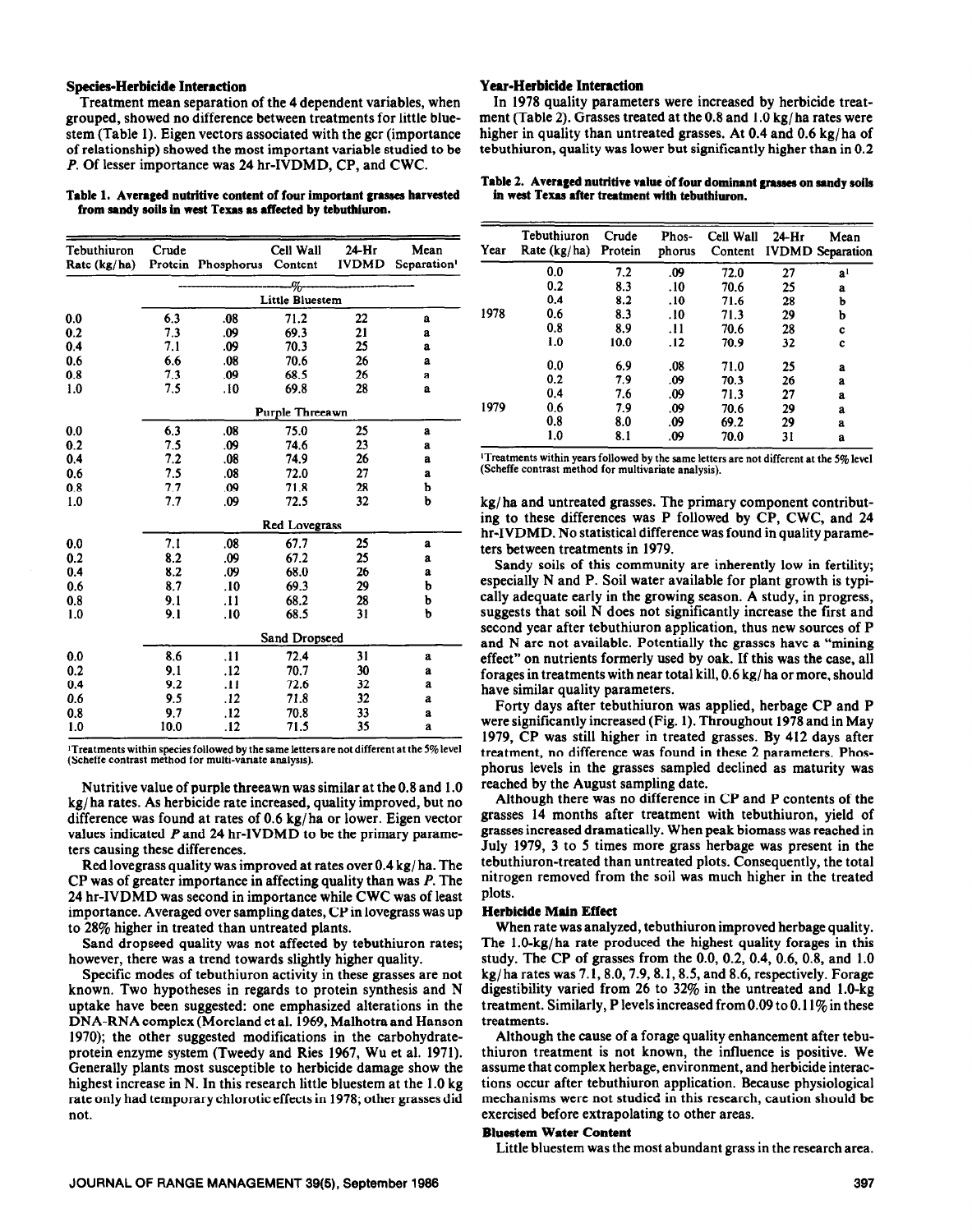

Fig. 1. *Average crude protein and phosphorus percentages of current year's growth of 4 dominant grasses of west Texas sandy soils as affected by 3 rates of tebuthiuron. Samples were taken 40,67,10& 349,412. and 476 &ys after treatment.* 

Water content of this grass was significantly increased in the tebuthiuron-treated plots (Fig. 2). When untreated, this grass was  $28\%$  water in June 1978. In the 0.2- and 0.4-kg/ha plots, it contained 37 and 41% water, respectively. At higher herbicide rates, over 42% of the herbage was water. In late summer all little bluestems had similar water contents.

This study was repeated in 1979 and similar results were obtained. Over all sampling dates, bluestem treated with 0.8 kg/ ha of tebuthiuron averaged 51% water. Untreated plants, for the same period, averaged 39% water. At the 0.2 kg rate, bluestem had 8% more water than in untreated plants.

# **Considerations**

Tebuthiuron is being applied commercially in several states. The most evident positive benefit in our research area is the increased forage yield after oak is killed. Replacement of oak with grasses can increase stocking rates.

During the summer of 1980 the tebuthiuron-treated grasses produced growth during drought whereas no growth was observed in the untreated grasses from May to August. Grasses in treated areas began growth up to 3 weeks before those in untreated areas, consequently the green forage grazing season is extended. In treated areas we are not concerned with livestock poisoning losses.

Vegetation on these soils produces highly palatable grazing after oak is controlled. Quality of forage is a major concern in treated and untreated areas. Although this study analyzed the entire green plant, it is doubtful ifan animal can selectively graze leaf material or enough forbs to meet their P requirement. Ranchers who do not



**Fig. 2.** *Average water content of little bluestem herbage as affected by tebuthiuron treatments. Sampling dates within years correspond to early*  vegetative, *flowering, and* **ripe** *seed stages of development. Meanr within a sample datefollowed by the same letter do not doffer at the 0.05 level.* 

supply a good mineral mix typically get "creepy" cattle and a reduced calf crop.

More research is needed to study the mechanisms or reasons why herbage quality parameters increase in treated areas. Second, we need explanations for the dramatic increase in grass yields post treatment. We do not believe it is entirely related to released competition.

#### **Literature Cited**

- Arnold, G.W. 1964. **Factors** within plant associations affecting the behaviour and performance of grazing animals. p. 133-154. In: D.J. Drisp (ed.). Grazing **in Terrestrial and Marine Environments. Blackwell Sci. Pub. Oxford.**
- Bovey, R.W., R.E. Meyer, and H.L. Morton. 1972. **Herbage production following brush control with herbicides in Texas. J. Range Manage. 25:136-142.**
- **Currey,** W.L. 1972. **Influence of simazine on crude protein production and cell wall constitutents of alfalfa** *(Medicago saliva* **L.)** and orchardgrass *(Dactylis glomerata* **L.). Diss. Abstr. Int. 33~2428-2429.**
- Goering, **H.K.,** and **P.J. Van Soest. 1970. Forage fiber analysis. Agr. Res. Serv., USDA Handb. 379.**
- **Harris, L.E.** 1970. **Nutrition research techniques for domestic and wild animals. Utah State Univ., Logan.**
- **Harris, R.J. 1975. A primer of multivariate statistics. Academic Press, New York.**
- Houston, W.R., and D.H. van Sluijs. 1975. **Increasing crude protein content of forage with atrazine on shortgrass range. Agr. Res. Serv., USDA Prod. Res. Rep. 153.**
- Leigh, J.H. 1961. The **relative palatability of various varieties of weeping**  lovegrass (Eragrostis curvula). J. Brit. Grassl. Soc. 16:135-140.
- **Maihotra, S.S.,** and J.B. Hanson. 1970. **Picloram sensitivity and nucleic acids in plants. Weed Sci. 18: l-3.**
- **McCawley,** P.F. 1978. **An evaluation of three exotic grasses for pasture in the Coastal Bend. M.S. Thesis. Texas Tech Univ., Lubbock.**